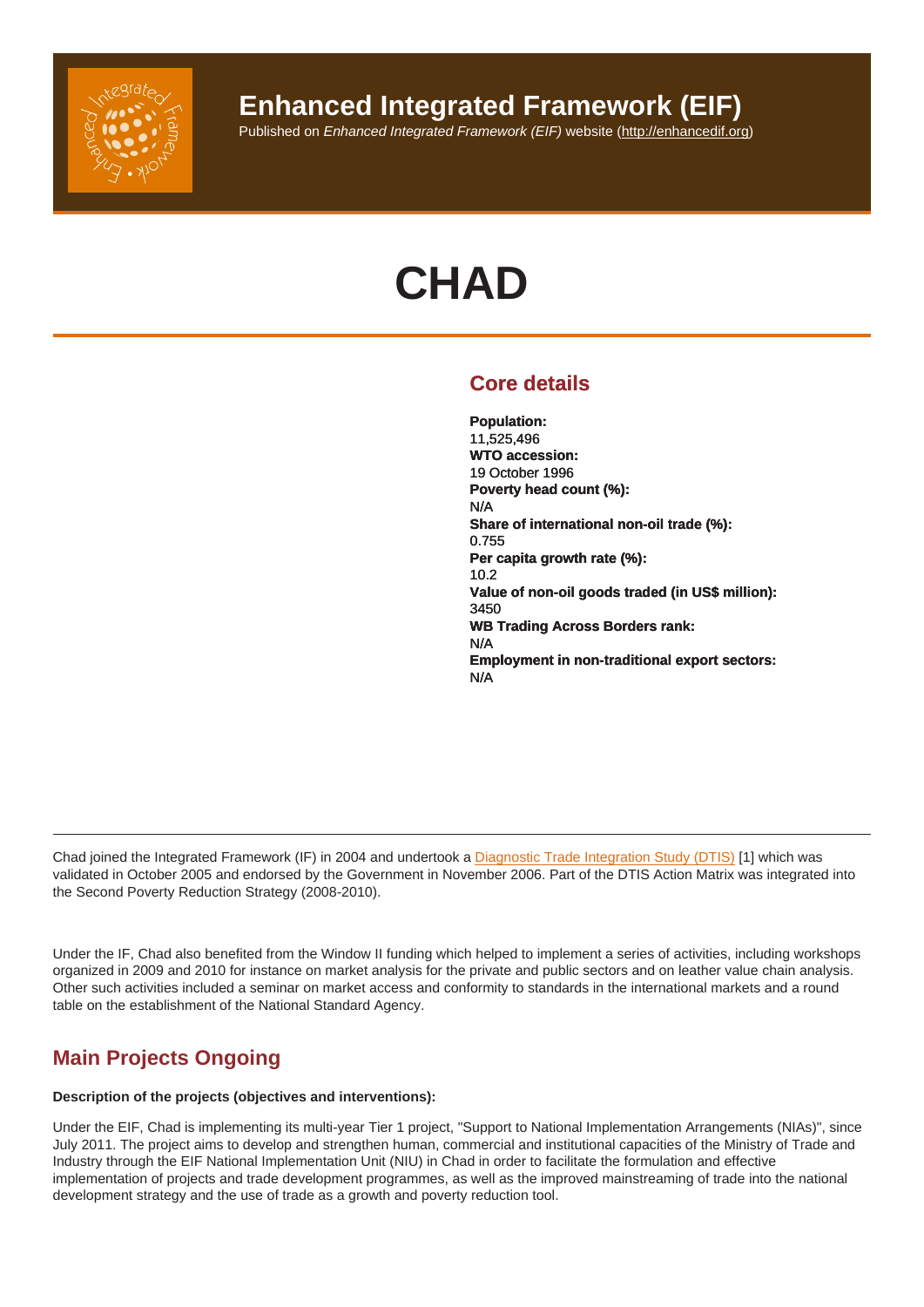Chad launched its DTIS Update (DTISU) [2] in 2012 with the support from UNDP as the Main implementing Entity (MIE). The DTISU was finalized and validated in November 2013.

Chad is implementing a Tier 2 project on promoting the gum arabic sector that was approved by the EIF Board in October 2013. The project supports the diversification of the Chadian economy by strengthening the country's gum arabic sector through a value chain developmen[t approach with the ove](http://enhancedif.org/en/system/files/uploads/tchad_edic_ii_-_rapport_final_novembre_2013-editedfeb2014.pdf)rall objective of reducing poverty through income and employment creation, particularly in rural areas where gum arabic plays an important role for the livelihoods of many families and communities.

Chad is also carrying out a feasibility study (approved by the EIF Board in February 2014) with UNIDO as the MIE on three products including dates, natron and sesame based on a value chain development approach. This study will serve to help the Government of Chad to identify products that can better contribute to economic diversification, income generation and poverty reduction through the formulation of Tier 2 projects.

Main progresses to date:

An awareness raising conference on trade and development in Chad was funded by the EIF and organized by UNDP as the MIE. With the establishment of the EIF NIU, an International Trade Advisor (ITA) was recruited by the EIF Programme to support the NIU. The National Steering Committee (NSC) has been reenergized with the publication of a new order for the appointment of members. Committee meetings are held regularly, with participation from private and public sectors at the highest level of officials from relevant institutions.

The National Development Plan (Plan National de Développement - PND) 2013-2015, which addresses important trade issues including private sector development, role of energy in trade, supply-side development of key sectors targeted in the DTISU, and capacity development of trade-related organizations has been developed. Trade has also been mainstreamed into sector strategies in agriculture and livestock breeding as well as transport and rural development.

The Ministry of Trade, with a lead from the EIF NIU, continues to engage with donors on trade matters, including with the European Union, the African Development Bank (AfDB) and the Development Bank of Central African States (Banque de Développement des États de l'Afrique Centrale - BDEAC).

The DTISU [2] process kick-started with UNDP as the MIE in 2012, was finalized and a DTISU validation workshop was held in November 2013.

Chad's Tier 2 project supporting the gum arabic value chain was approved by the EIF Board in October 2013, launched on 14 March 2014 and serves to strengthen the productive capacities of different private actors along the gum arabic value chain, such as pro[ducers a](http://enhancedif.org/en/system/files/uploads/tchad_edic_ii_-_rapport_final_novembre_2013-editedfeb2014.pdf)nd other actors, as well as the institutional capacities of intermediary bodies, such as sector associations and trade support institutions.

Chad's second Trade Policy Review was held in July 2013 at the WTO with, among others, the Central African Economic and Monetary Community (CEMAC) and the EIF NIU played an active role in supporting the coordination of the process at the country level.

Outlook:

 Following the validation of the DTISU in November 2013, there are plans to develop a Medium Term Programme (MTP) that will lead to the organization of a Donor Round Table Event as a resource mobilization drive for trade development. Chad is also looking at developing a Trade Strategy.

The EIF NIU are also preparing a Tier 2 project proposal on hides and skins.

### Links

Chad Enhanced Integrated Framework http://www.cirtchad.org/ [3]

# State of implementation

TIER 1 OUTCOME AND INDICATORS

Outcome 1: Sufficient institutional and management capacity built in Country to formulate and implement trade-related strategies and implementation plans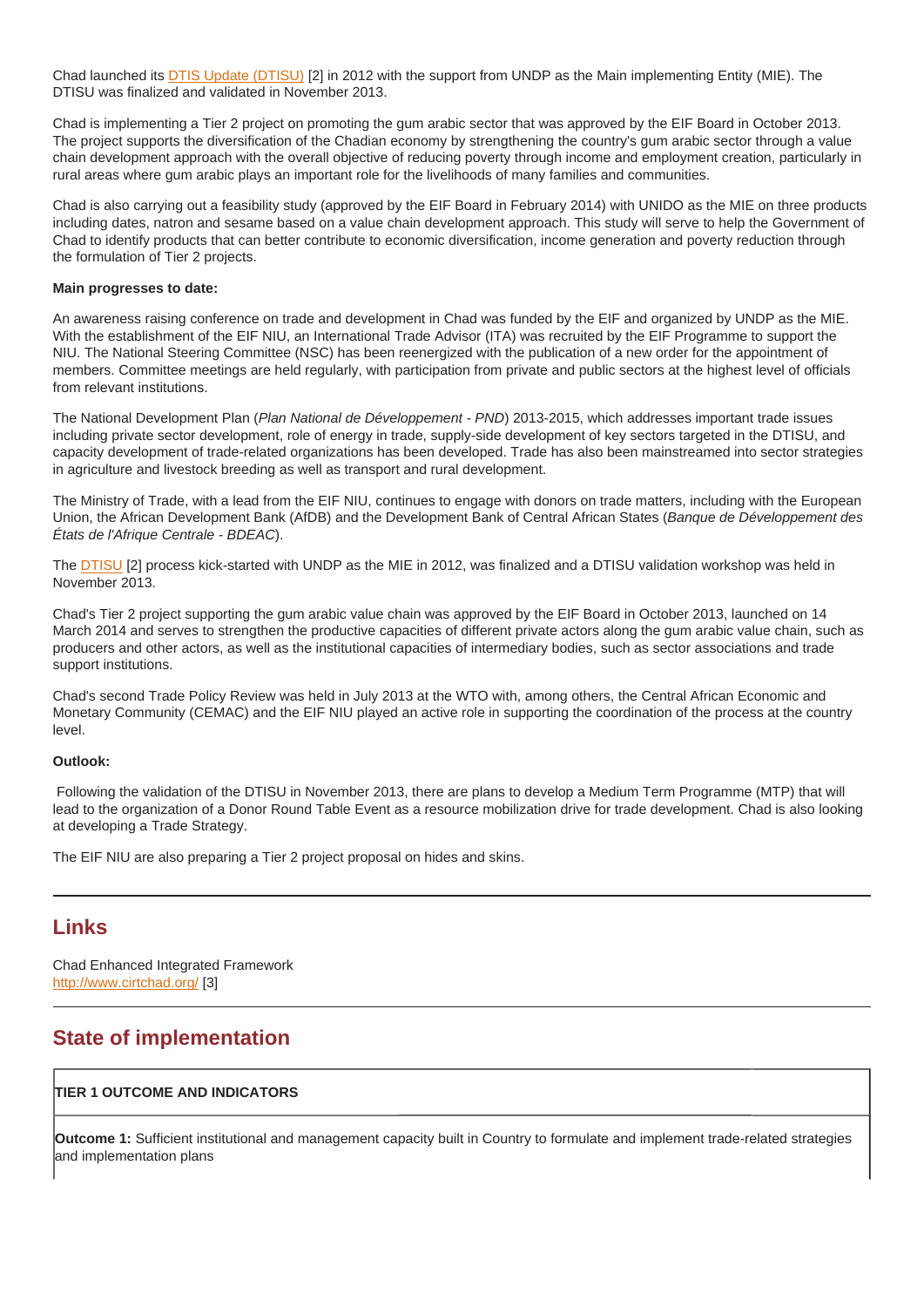| Outcome 1 indicators                  | <b>Baseline</b> | '10 | '11 | '12       |
|---------------------------------------|-----------------|-----|-----|-----------|
| [O1.1: Support to NIAs (Y/N)          | No              | Nol | Yes | Yes       |
| O1.2: DTIS Action Matrix (Date)       | Yes             | Nol | No  | <b>No</b> |
| $ O1.3$ : Fiduciary capacity (1-5)    |                 |     |     |           |
| O1.4: Trade strategy updated (Y/N)    | Yes             | Nol | No  | <b>No</b> |
| O1.5: Trade Strategy quality (1-5)    |                 | 5   |     | 51        |
| O1.6 Trade strategy implemented (1-5) |                 | 5   |     | 51        |

| <b>Outcome 2:</b> Chad mainstreams trade into its national development strategies and plans |                 |     |     |                |
|---------------------------------------------------------------------------------------------|-----------------|-----|-----|----------------|
| <b>Outcome 2 indicators</b>                                                                 | <b>Baseline</b> | '10 | 111 | '12            |
| [O2.1: Trade in the National Development Plan (1-5)]                                        |                 |     |     | 3              |
| O2.2: Trade in Productive Sector Strategies (Y/N)                                           | Nol             | Nol | No  | Yes            |
| O2.3: Public-Private Dialogue (Y/N)                                                         |                 |     |     | $\overline{2}$ |

**Outcome 3:** Coordinated delivery of trade-related resources (funding, TA, etc.) by donors and implementing agencies to implement Chad's priorities following the adoption of the DTIS Action Matrix

| <b>Outcome 3 indicators</b>                                            | <b>Baseline</b> | '10  | '11  | '12  |
|------------------------------------------------------------------------|-----------------|------|------|------|
| O3.1: Annual joint sector implementation overview<br>(Y/N)             | Nol             | Nol  | Yesl | Yesl |
| O3.2: Frequency of Government-Donor consultation<br>$ $ in trade (1-5) |                 |      |      | 31   |
| [O3.3: UN-CEB Cluster activities based on DTIS Action<br>Matrix (Y/N)  | Yesl            | Yesl | Yesl | Yes  |
| [O3.4: Joint donor initiatives in trade (Y/N)                          | Nol             | Nol  | Nol  | Yes  |

| <b>Outcome 4:</b> Chad secures resources in support of initiatives that address DTIS Action Matrix priorities |                 |     |     |                |
|---------------------------------------------------------------------------------------------------------------|-----------------|-----|-----|----------------|
| <b>Outcome 4 indicators</b>                                                                                   | <b>Baseline</b> | '10 | 111 | $^{\prime}$ 12 |
| [O4.1: Medium-term Programme (1-5)                                                                            |                 |     |     | 51             |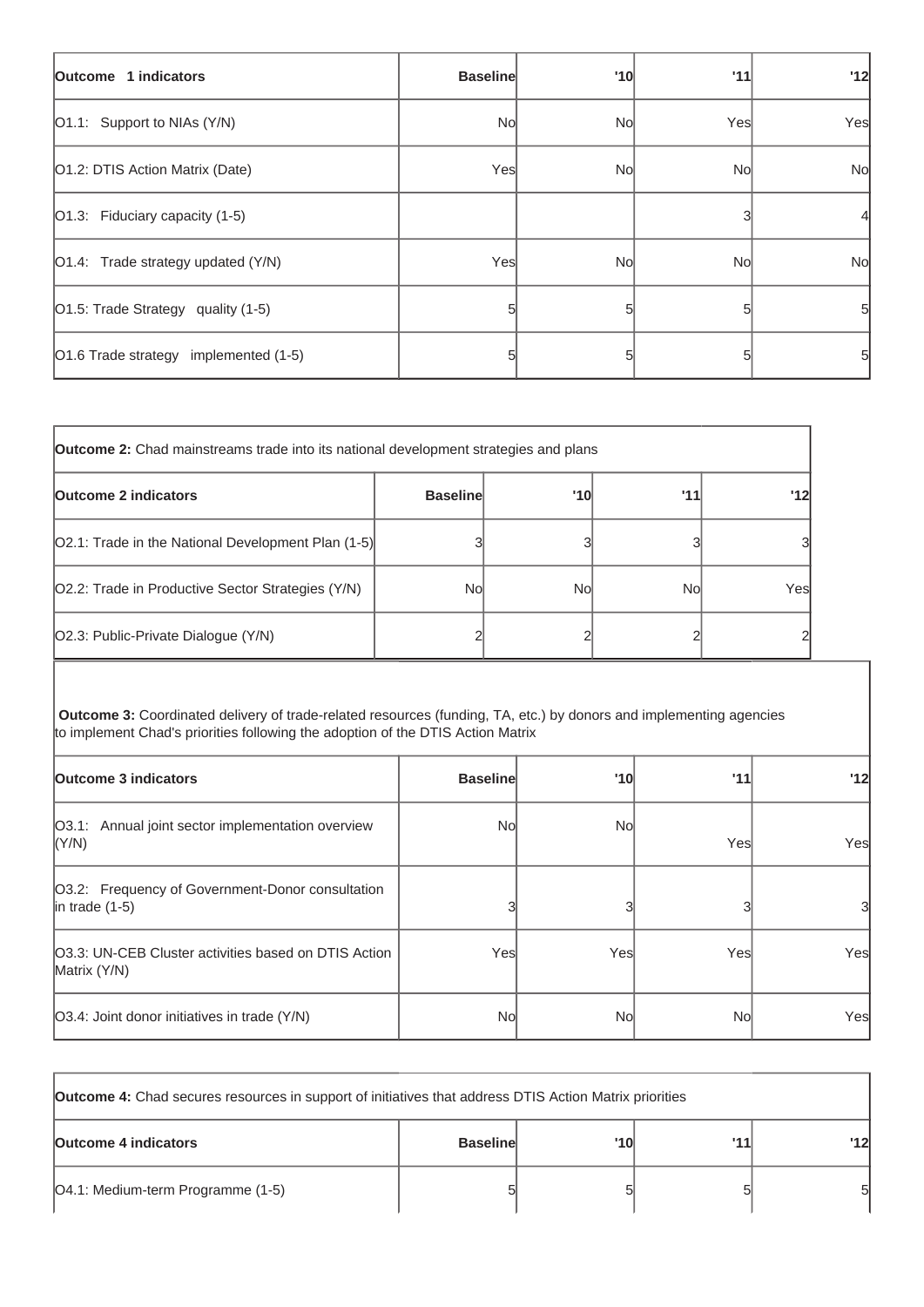| O4.2: Government budget contribution (Y/N)                                                     |    | Nol | No |     |
|------------------------------------------------------------------------------------------------|----|-----|----|-----|
|                                                                                                | No |     |    | Yes |
| O4.4: Number and amount of projects funded from<br><b>DTIS Action Matrix (in US\$ million)</b> |    |     |    | 51  |

# **Financial information**

#### **NIA Support through ITA**

Starting date / End date 17/11/2011 Approved Budget 754,410 Board Approval Date 09/06/2011 Disbursement 436,872 Expenditure Reported 436,872 MOU Approval Date 17/11/2011 MOU Expiry Date 31/01/2017 Phase: Implementation

#### **DTIS Update**

Starting date / End date 08/06/2012 Approved Budget 367,000 Board Approval Date 09/06/2011 Disbursement 367,000 Expenditure Reported 367,000 MOU Approval Date 08/06/2012 MOU Expiry Date 31/01/2014 Phase: Completed

#### **NIA Support**

Starting date / End date 29/07/2011 Approved Budget 1,500,000 Board Approval Date 09/06/2011 Disbursement 1,125,000 Expenditure Reported 942,155 MOU Approval Date 22/07/2011 MOU Expiry Date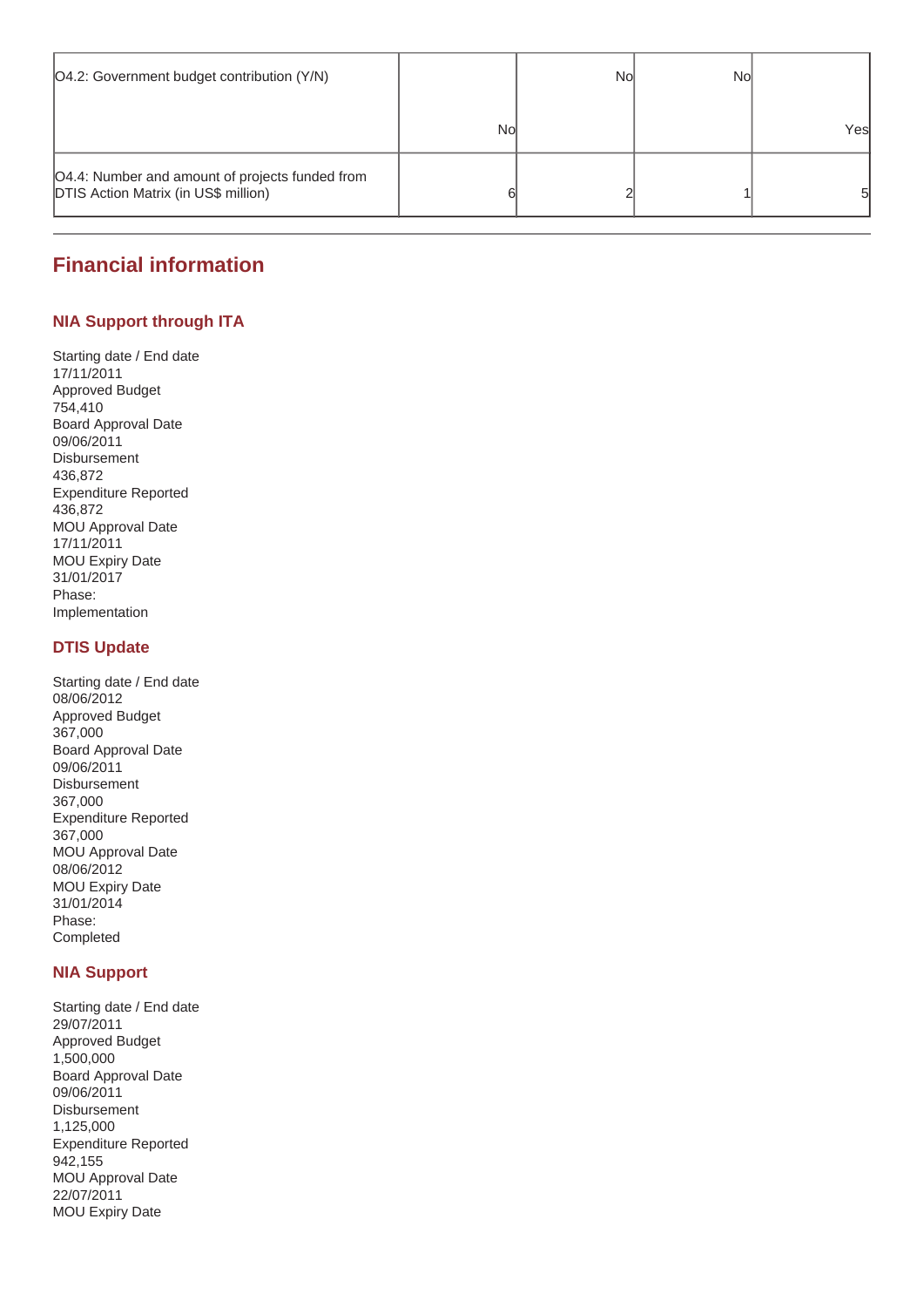31/01/2017 Phase: Implementation

#### **Projet de Renforcement des Capacités Commerciales de la Filière Gomme Arabique Tchadienne (PRCCGAT)**

Starting date / End date 31/01/2014 Approved Budget 2,539,734 Board Approval Date 11/10/2013 **Disbursement** 1,580,144 Expenditure Reported 878,442 MOU Approval Date 27/01/2014 MOU Expiry Date 04/02/2016 Phase: Implementation

#### **Etude faisabilité d'appui aux filières dattes, natron et sésame**

Starting date / End date 20/06/2014 Approved Budget 189,312 Board Approval Date 19/02/2014 Disbursement 189,312 Expenditure Reported 47,187 MOU Approval Date 18/06/2014 MOU Expiry Date 31/07/2015 Phase: Implementation

#### **Projet de Renforcement des Capacités Commerciales de la Filière Gomme Arabique (PRCCGA) - ITA Support**

Starting date / End date 06/02/2014 Approved Budget 460,260 Board Approval Date 11/10/2013 Disbursement 67,324 Expenditure Reported 67,324 MOU Approval Date 05/02/2014 MOU Expiry Date Phase: Implementation

# **Contact**